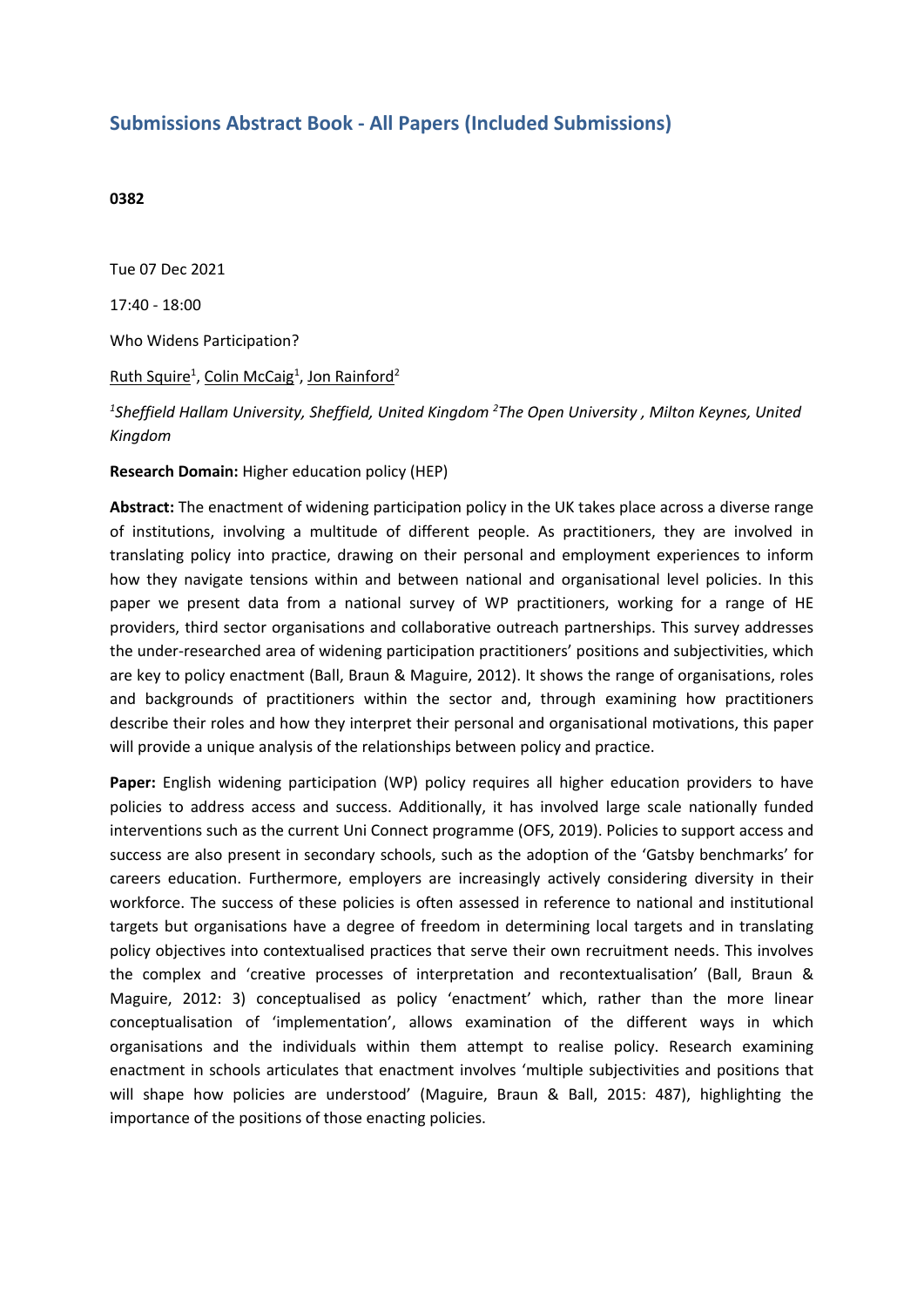The enactment of widening participation presents many tensions. At <sup>a</sup> national level, policies attempt to navigate <sup>a</sup> tension between the needs of individuals and the economy, trying to satisfy sometimes competing economic and social justice goals. At an organisational level, there are tensions between organisational survival and mission, particularly in <sup>a</sup> marketised environment. For higher education providers and their partner organisations, there can be <sup>a</sup> tension between widening participation for their institution and the most suitable outcome for an individual young person. How practitioners interpret and navigate these tensions, in the context of complex and shifting power relations, shapes how policy is enacted. This is particularly relevant considering the rapid changes in outreach practices in the context of Covid-19.

Within widening participation policy, enactment and those enacting policy have rarely been <sup>a</sup> focus for research. Where research exists, it has tended to focus on senior leaders (e.g. Harrison, Waller & Last, 2015), though there has been <sup>a</sup> recent move towards examining the roles, experiences and subjectivities of practitioners. This has highlighted that how practitioners orient themselves in relation to the interests of their institutions and the individuals they work with has implications for practice and for those targeted by widening participation activity (Rainford, 2021a). Existing research has largely focused on individuals within higher education providers and not the varied other contexts in which widening participation work is done. Schools and Further Education Colleges, beyond focusing on attainment, develop and deliver interventions to support education progression. Private and third sector organisations design and deliver outreach activity, often in collaboration with education providers and the state, and offer services in the form of technological platforms and evaluation and strategy consultancy. There are also many practitioners working in 'partnership' roles, employed by one institution but working towards objectives shared across several organisations.

## Method

The findings presented here are based on survey responses of widening participation practitioners from <sup>a</sup> range of higher education providers, FE colleges, Uni Connect consortia, third sector organisations, local authorities and private companies. Participants were invited to complete the survey if part of their role involved supporting people to access higher education. The survey was distributed in summer 2021 via professional networks, sector mailing lists and through the personal and professional networks of the researchers. Whilst not <sup>a</sup> fully representative sample, this is the most comprehensive data on who works in the sector to date.

## Summary findings

Respondents were asked about their current roles, previous professional experience and qualifications. Initial examination of responses reveals the diversity of roles and tasks that are involved in widening participation and the diversity of practitioners' professional and educational experiences. There were frequent references to collaboration as <sup>a</sup> core part of how widening participation is done, indicating some of the complexity of the power relations and multiple priorities that practitioners are working with. Respondents were also asked about their own motivations and the motivations of their institution in undertaking widening participation work. Their responses, citing national policy and institutional and individual imperatives, highlight some of the tensions in widening participation work and even some cynicism about institutional motivations. 'Raising aspirations' also came up frequently as <sup>a</sup> response to both motivations and in describing widening